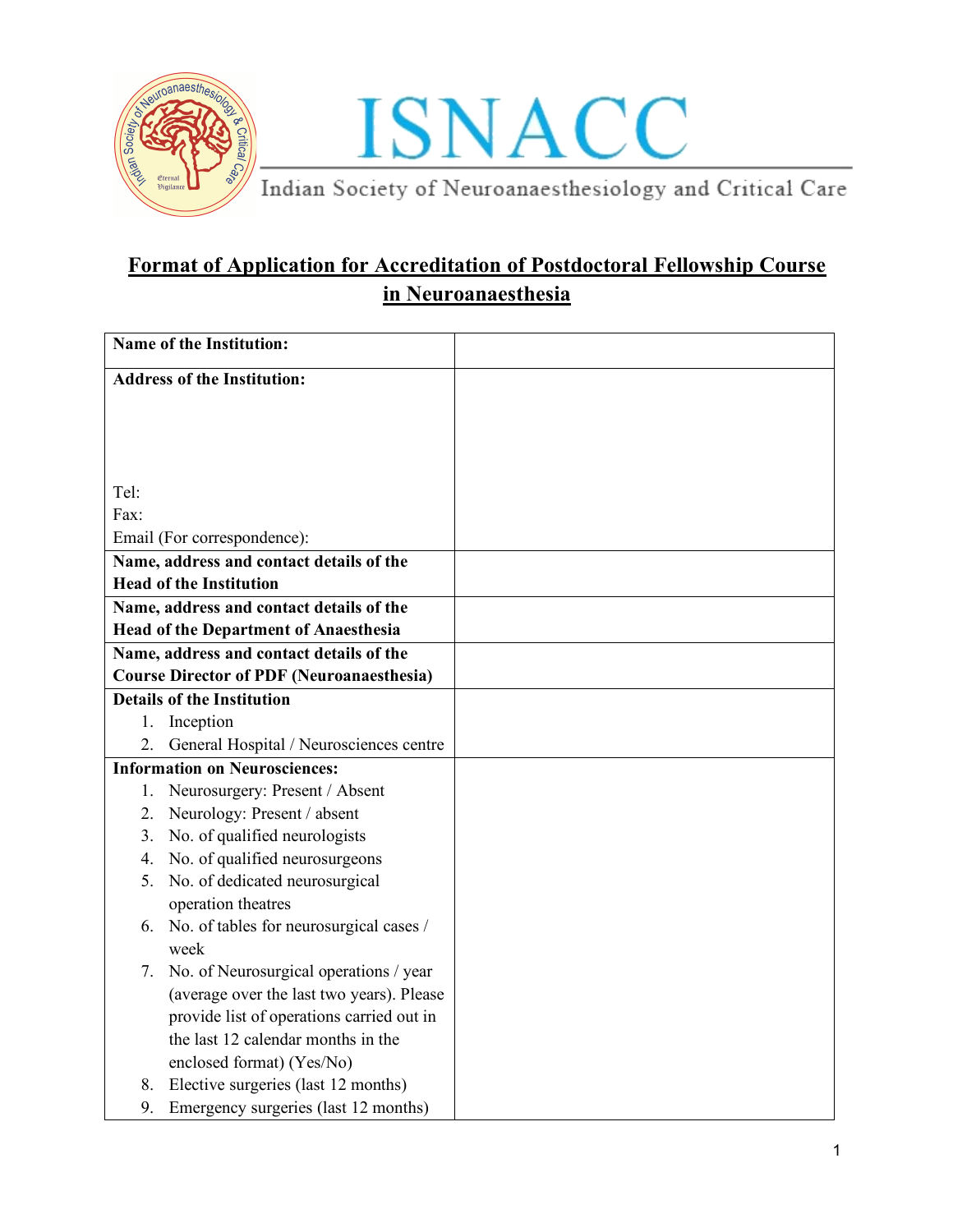

| 10. Emergency surgeries                           |                                           |  |
|---------------------------------------------------|-------------------------------------------|--|
| 11. Dedicated Neuro-ICU (Yes/No)                  |                                           |  |
| 12. Do all postoperative patients pass            |                                           |  |
| through NICU                                      |                                           |  |
|                                                   | 13. No. of admissions to Neuro-ICU in the |  |
|                                                   | last 12 calendar months in the format     |  |
| enclosed                                          |                                           |  |
| 14. Is there a separate neuroradiology            |                                           |  |
| department (Yes/No)                               |                                           |  |
|                                                   | 15. Provide information on the number of  |  |
|                                                   | neuroradiological investigations carried  |  |
|                                                   | out under anaesthesia in the last 12      |  |
| calendar months                                   |                                           |  |
| 16. Any other information                         |                                           |  |
|                                                   |                                           |  |
| <b>Facilities in the Neuro-operation theatres</b> |                                           |  |
| 1.                                                | Anaesthesia machines (No. & make /        |  |
| OT)                                               |                                           |  |
| Monitors<br>$\mathfrak{2}$ .                      |                                           |  |
| a) ECG                                            |                                           |  |
| <b>NIBP</b><br>b)                                 |                                           |  |
| <b>IBP</b><br>$\mathbf{c})$                       |                                           |  |
| Pulse oximetry<br>d)                              |                                           |  |
| Capnography<br>e)                                 |                                           |  |
| <b>BIS</b><br>$\mathbf{f}$                        |                                           |  |
| EEG<br>g)                                         |                                           |  |
| Entropy<br>h)                                     |                                           |  |
| i)<br>monitor                                     | Neuromuscular transmission                |  |
| Adjustable OT tables<br>3.                        |                                           |  |
| Infusion pumps<br>4.                              |                                           |  |
| Infusion syringes<br>5.                           |                                           |  |
| 6.                                                | Fibreoptic broncho-/laryngoscope          |  |
| LMA's<br>7.                                       |                                           |  |
| Any other airway devices<br>8.                    |                                           |  |
| 9.                                                | Intraoperative EEG for seizure surgery    |  |
| 10. Evoked potentials                             |                                           |  |
| 11. Any other equipment                           |                                           |  |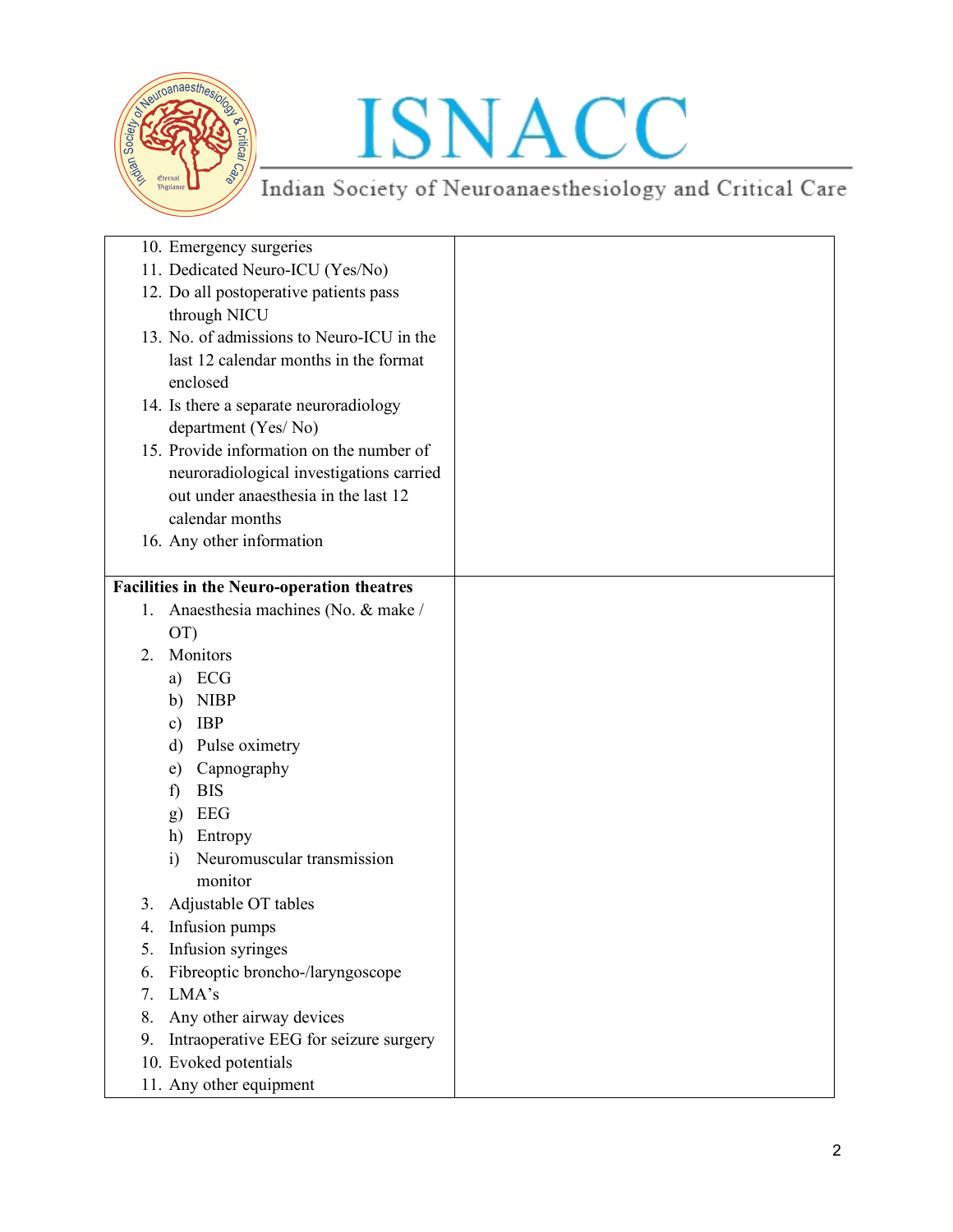

# ISNACC<br>Indian Society of Neuroanaesthesiology and Critical Care

| <b>Facilities in NICU</b> |                                     |  |
|---------------------------|-------------------------------------|--|
| 1.                        | ICU ventilators per bed and make    |  |
| 2.                        | Monitoring facilities               |  |
|                           | a) ECG                              |  |
|                           | <b>NIBP</b><br>b)                   |  |
|                           | <b>IBP</b><br>$\mathbf{c})$         |  |
|                           | $\mathbf{d}$<br>Pulse oximetry      |  |
|                           | Capnography<br>e)                   |  |
|                           | ICP<br>$\mathbf{f}$                 |  |
|                           | <b>EEG</b><br>g)                    |  |
|                           | h) Blood gas analyser               |  |
| 3.                        | Infusion pumps (Total no)           |  |
| 4.                        | Infusion syringes (Total no.)       |  |
| 5.                        | Bed-side x-ray                      |  |
| 6.                        | Bronchoscope                        |  |
| 7.                        | Transport ventilator                |  |
| 8.                        | Round-the clock Biochemistry        |  |
| 9.                        | Round the clock x Ray service       |  |
|                           | 10. Microbiology back-up            |  |
|                           | 11. Any other information           |  |
|                           | <b>Facilities in Neuroradiology</b> |  |
| 1.                        | Angiography                         |  |
|                           | 2. CT Scan                          |  |
| 3 <sub>1</sub>            | <b>MRI</b>                          |  |
| $4_{\cdot}$               | Dedicated anaesthesia machine       |  |
| 5.                        | Monitoring facilities               |  |
|                           | ECG<br>a)                           |  |
|                           | SPO <sub>2</sub><br>b)              |  |
|                           | NIBP / IBP<br>$\mathbf{c})$         |  |
|                           | Capnography<br>$\mathbf{d}$         |  |
| 6.                        | Infusion pump/Syringe               |  |
| 7.                        | MRI-Compatible anaesthesia          |  |
|                           | machine/monitor                     |  |
| 8.                        | Any other information               |  |
| <b>Staff</b>              |                                     |  |
| $1_{-}$                   | No. of dedicated Neuroanaesthetists |  |
| 2.                        | No. of Anaesthesiologists doing     |  |
|                           | Neuroanaesthesia by rotation        |  |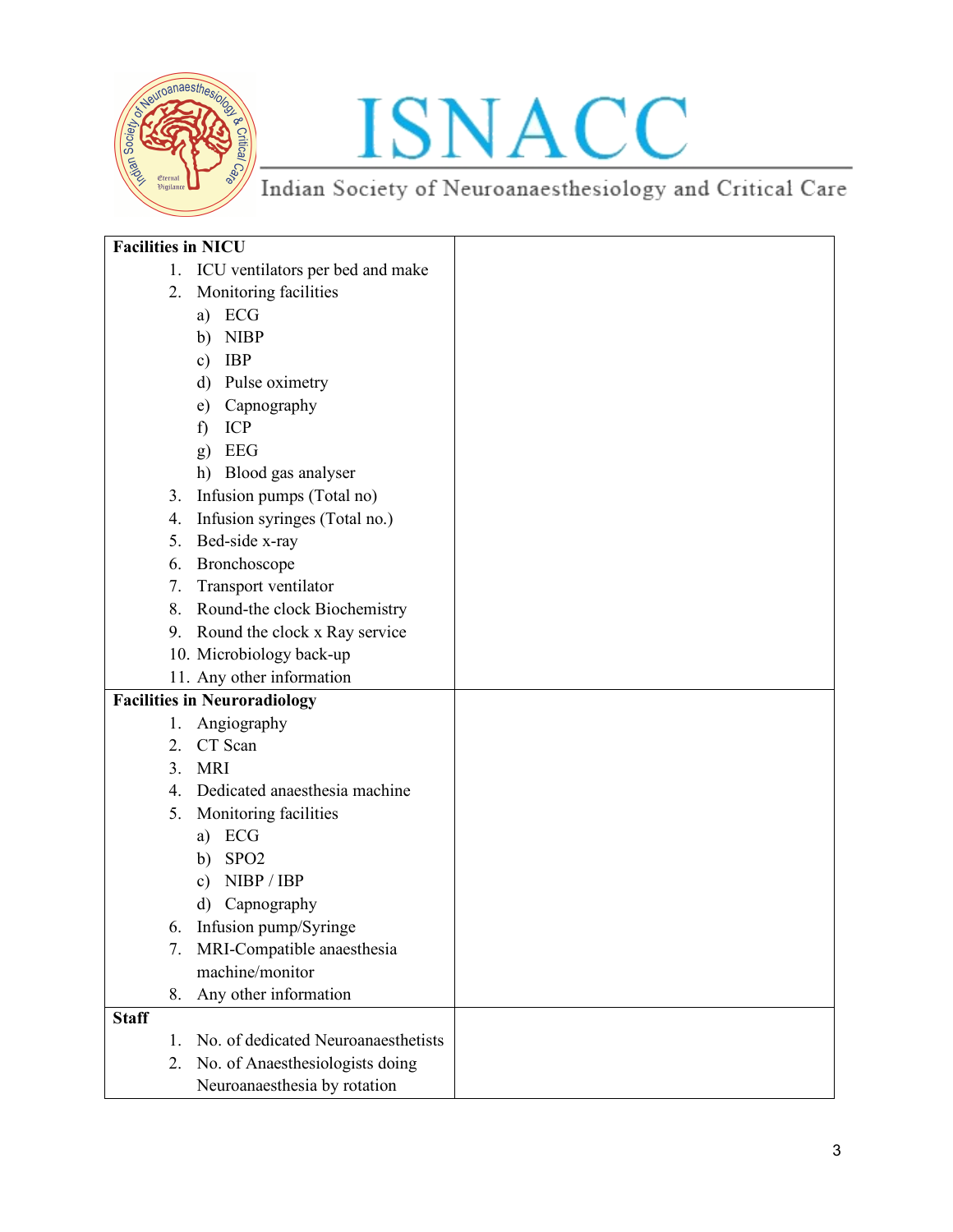

# ISNACC<br>Indian Society of Neuroanaesthesiology and Critical Care

| 3 <sub>1</sub>        | No. of Professors/Senior                      |  |
|-----------------------|-----------------------------------------------|--|
|                       | Consultants                                   |  |
| 4.                    | No. of Junior faculty (below the              |  |
|                       | rank of additional professor) /               |  |
|                       | Junior consultants                            |  |
| $5_{-}$               | <b>Senior Residents</b>                       |  |
| 6.                    | Junior Residents                              |  |
| 7.                    | Anaesthesia Technicians                       |  |
| 8.                    | One consultant per ---- no. of OT's           |  |
| 9.                    | Residents / OT                                |  |
|                       | 10. No. of Residents per ICU (day)            |  |
|                       | 11. No. of Residents per ICU (night)          |  |
|                       | 12. Consultant coverage for ICU (an           |  |
|                       | independent consultant available)             |  |
|                       | (yes/no)                                      |  |
|                       | 13. No. of Residents on Emergency             |  |
|                       | duty                                          |  |
|                       | 14. Consultant for emergency (in-house        |  |
|                       | / on-call)                                    |  |
|                       | 15. Any other information                     |  |
|                       | <b>Proposed Teaching programs</b>             |  |
|                       | 1. No. of seminars / week                     |  |
|                       | 2. No. of journal clubs / week                |  |
| 3.                    | No. of case presentations / week              |  |
|                       | (A minimum of three hours of class-room       |  |
|                       | teaching is mandatory per week in addition to |  |
| bed-side discussions) |                                               |  |
| Library               |                                               |  |
| 1.                    | No. of books in anaesthesia $(< 10$ -         |  |
|                       | year-old editions)                            |  |
|                       | No. of journals in anaesthesia                |  |
|                       | 3. No. of journals pertaining to              |  |
|                       | Neuroanaesthesia                              |  |
| 4.                    | Internet access for the faculty /             |  |
|                       | students (Yes/No)                             |  |
| 5.                    | Information on relevant on-line               |  |
|                       | material subscribed for by the                |  |
|                       | institution.                                  |  |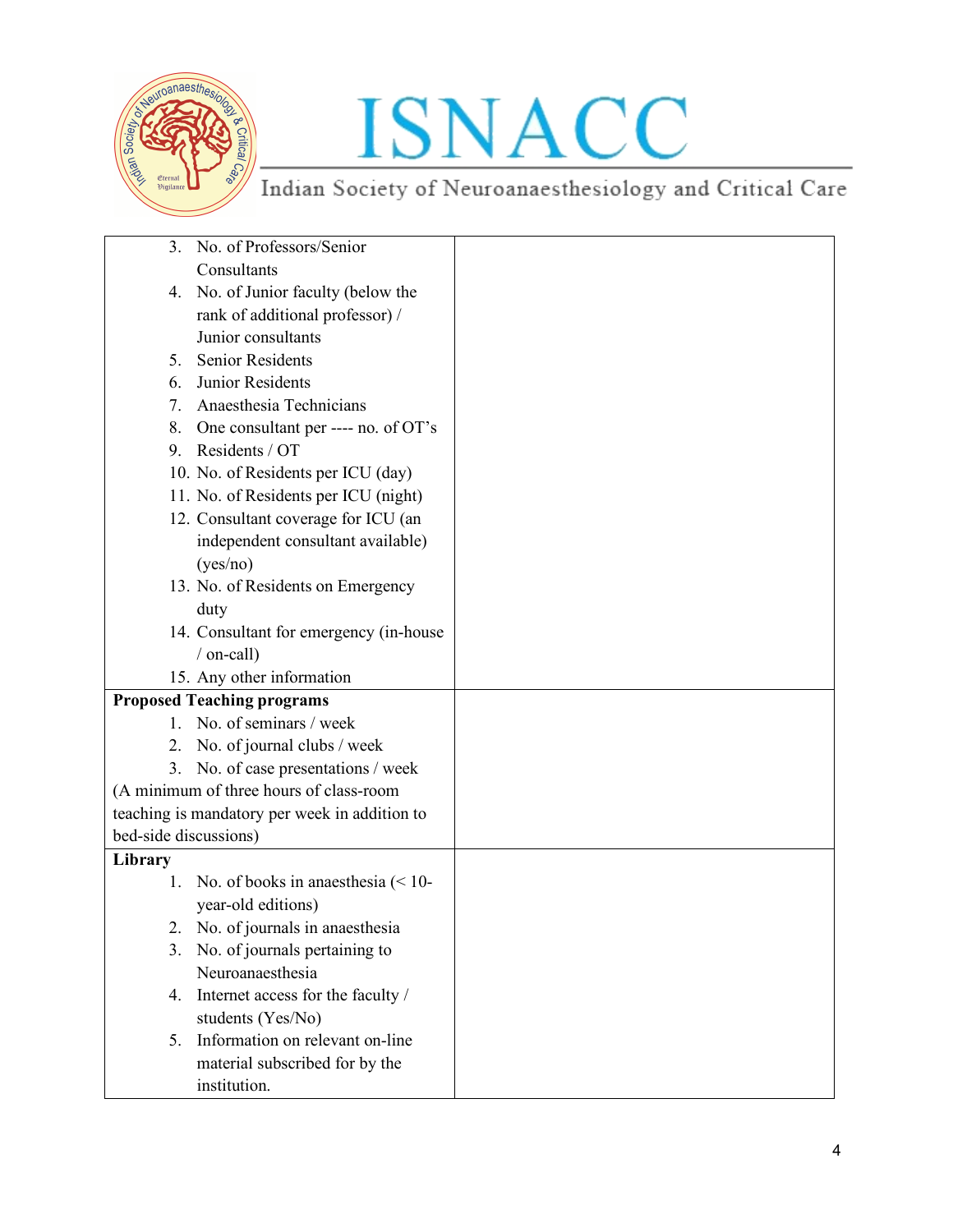

### ISNACC

Indian Society of Neuroanaesthesiology and Critical Care

### **Class-room facility**

- 1. Computer
- 2. LCD projector / OHP

#### **DETAILS OF SURGICAL OPERATIONS OVER ONE YEAR**

| Type of operation                            | Total no. of cases (in 12 months) |
|----------------------------------------------|-----------------------------------|
| Elective                                     |                                   |
| Supratentorial tumours                       |                                   |
| Infratentorial tumours                       |                                   |
| Cerebral aneurysms                           |                                   |
| Other vascular lesions                       |                                   |
| Pituitary                                    |                                   |
| Cervical Spinal lesions                      |                                   |
| Other Spinal lesions                         |                                   |
| <b>Shunts</b>                                |                                   |
| Neuro-endoscopy                              |                                   |
| Surgery on bony lesions / skull base lesions |                                   |
| Peripheral nerve surgery                     |                                   |
| Any other surgery                            |                                   |
|                                              |                                   |
|                                              |                                   |
|                                              |                                   |
|                                              |                                   |
|                                              |                                   |
|                                              |                                   |
| Emergency                                    |                                   |
| Head injury                                  |                                   |
| Other emergency (List below)                 |                                   |
|                                              |                                   |
|                                              |                                   |
|                                              |                                   |
|                                              |                                   |
|                                              |                                   |
|                                              |                                   |
|                                              |                                   |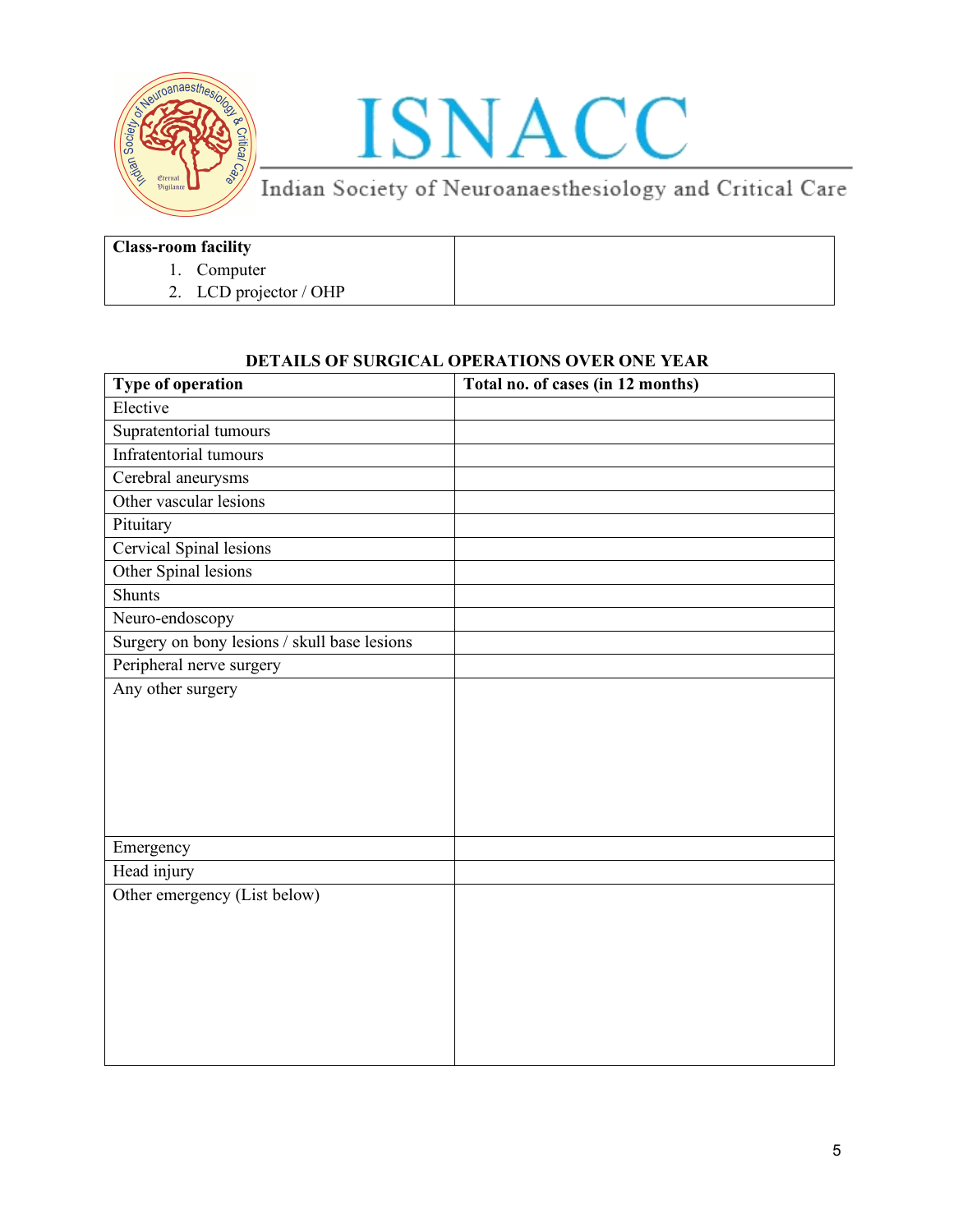

## ISNACC<br>Indian Society of Neuroanaesthesiology and Critical Care

### **DETAILS OF NEURO-ICU PATIENTS OVER ONE YEAR**

| <b>Diagnosis</b>                             | Total no. of cases (in 12 months) |
|----------------------------------------------|-----------------------------------|
| Postoperative observation only (no invasive  |                                   |
| interventions)                               |                                   |
| Neuro-medical patients for observation only) |                                   |
| Patients requiring ICU interventions         |                                   |
| Patients requiring invasive monitoring (IBP, |                                   |
| ICP)                                         |                                   |
| No. of patients requiring mechanical         |                                   |
| ventilation                                  |                                   |
| Diagnostic categories                        |                                   |
| $\mathbf{1}$                                 |                                   |
| $\overline{2}$                               |                                   |
| $\mathfrak{Z}$                               |                                   |
| $\overline{4}$                               |                                   |
| 5                                            |                                   |
| 6                                            |                                   |
| $\overline{7}$                               |                                   |
| $\,$ $\,$                                    |                                   |
| 9                                            |                                   |
| 10                                           |                                   |
|                                              |                                   |

#### **DETAILS OF ANAESTHESIA FOR NEURORADIOLOGY OVER ONE YEAR**

| <b>Diagnosis / Procedure</b> | No. of cases | No Anaesthesia Services/ MAC/GA |
|------------------------------|--------------|---------------------------------|
|                              |              |                                 |
|                              |              |                                 |
|                              |              |                                 |
|                              |              |                                 |
|                              |              |                                 |
|                              |              |                                 |
|                              |              |                                 |
|                              |              |                                 |
|                              |              |                                 |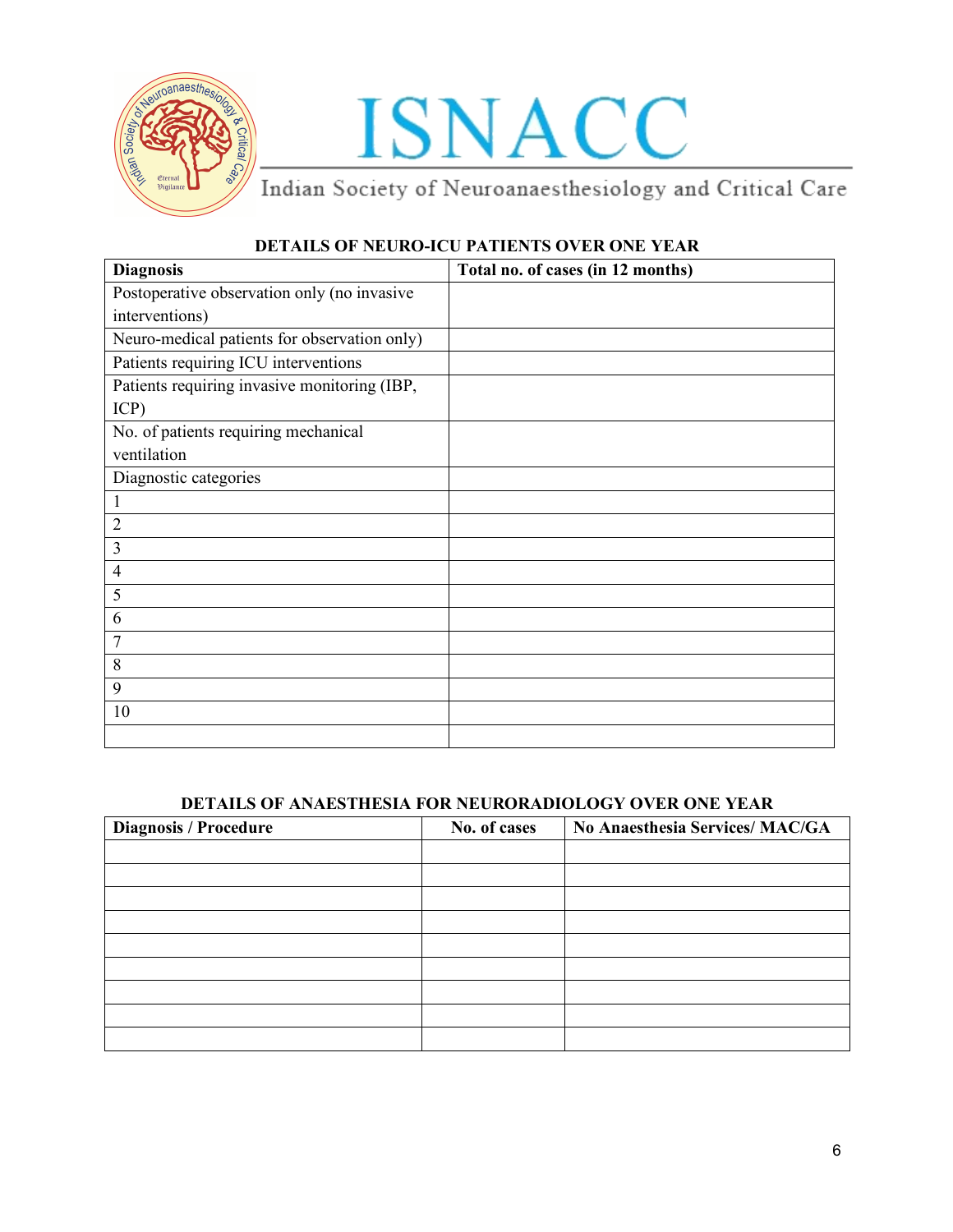

**Signature & Seal of the Course Director of the PDF**

**Signature & Seal of the HOD of Anaesthesiology**

**Signature and Seal of the Head of the Institution**